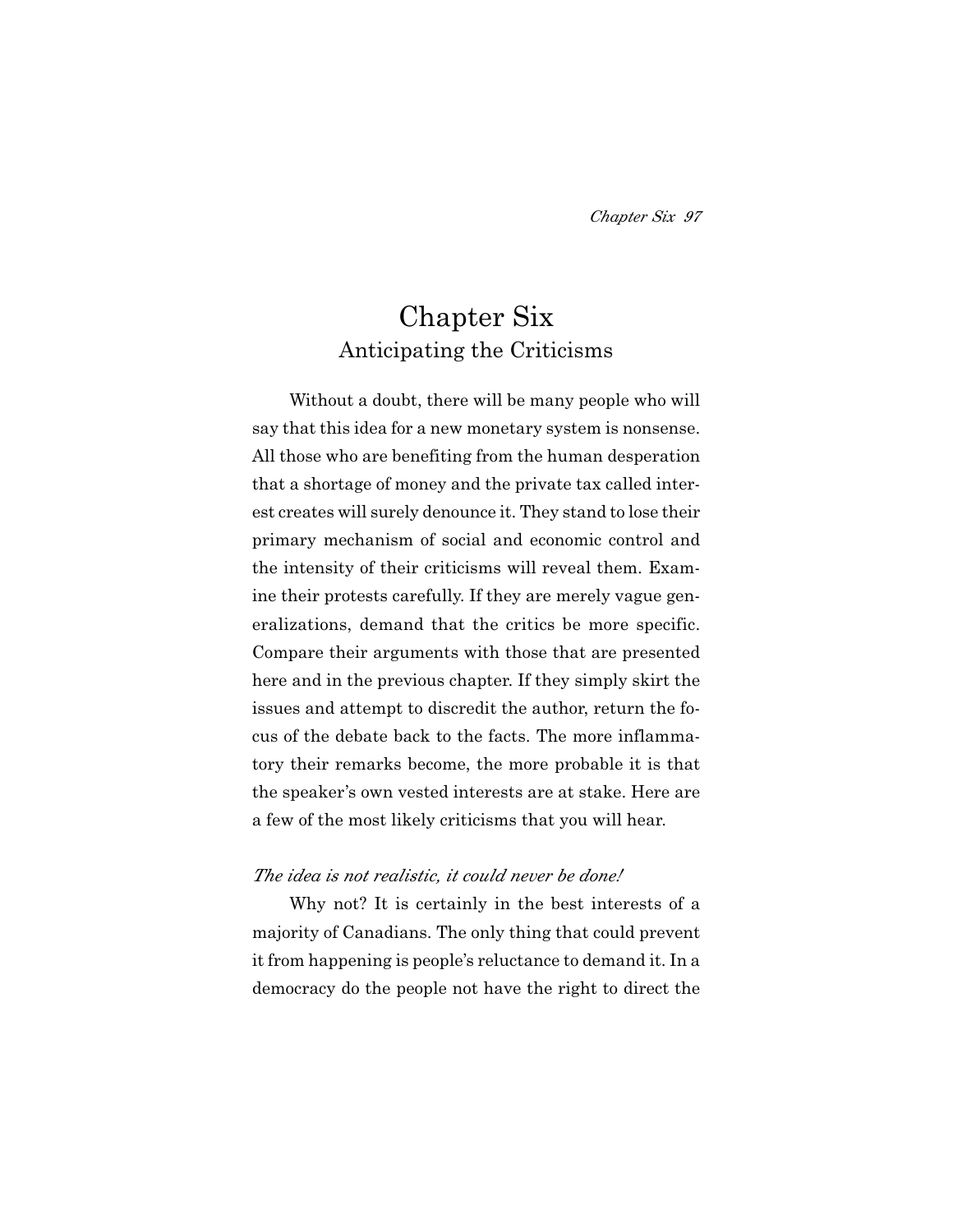government? Do those who say that it is impossible really believe that we have already lost democracy completely, or are they just unwilling to put forth the personal effort which is necessary to make democracy work? Of course it won't be easy. A very powerful elite will be totally against the idea. But throughout history, all change has come from the determination of the people to bring it about. Are we now any less capable or determined than our ancestors?

What is unrealistic is the idea that we can possibly save democracy or maintain a peaceful society without addressing the need to radically change the mechanism by which income is distributed. Tying income to human labour doesn't work in a world where computer-driven machines can produce nearly everything we need. Civil society is impossible when an interest-breeding, debt-based monetary system must continually increase the number of people on the planet who are trapped in miserable poverty so that the profits of a few can perpetually grow.

What is naive is the notion that we can ever solve the problems of poverty and unemployment or stop the destruction of our social programs, public institutions or the environment without first addressing the poisonous monetary system which is the common root cause of their disappearance. To struggle on with each as a separate issue while ignoring their underlying common cause is insane and futile. In fact, it is as crazy as if, upon noticing that your house was on fire, instead of calling the fire depart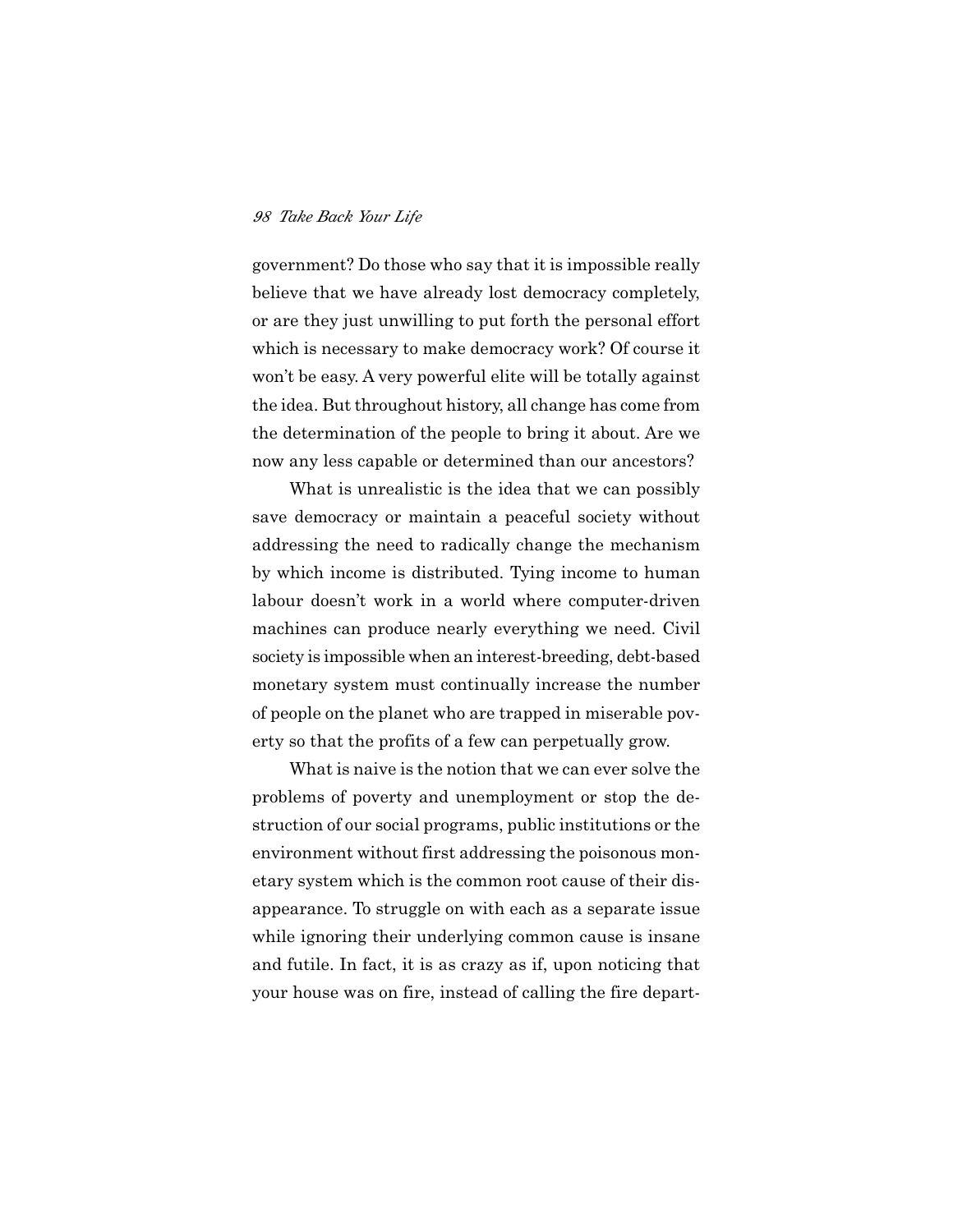ment, you simply ran from room to room with a glass of water trying to save your favorite furniture. First you saw your precious couch in flames, so you began pouring water on it. But then you noticed that the dining-room table you loved was on fire too, so you ran to save it instead. Finally a neighbor arrived and pointed out to you that your problem was not that your couch and table were burning …*but that your house was on fire!* …and that if you were ever to save your furniture, you would first have to deal with that, the fundamental and common cause of all your other problems.

### *The corporations and the rich will flee the country.*

This is the tired old warning we hear every time that the interests of the rich are threatened. Its purpose is to create public fear and uncertainty by predicting that great job losses will occur once the departure of wealth begins. Never a very strong argument, in this case it would be ridiculously weak. Under the new monetary system, personal income would no longer depend upon employment. Even if the rich did flee the country, all that they could take with them would be their Canadian money. They couldn't move their homes, their factories, or their land. Nor could they take their employees or the natural resources which are the true source of the wealth that they enjoy. Also, the cost of moving their equipment and machinery would be much greater than any reduction in in-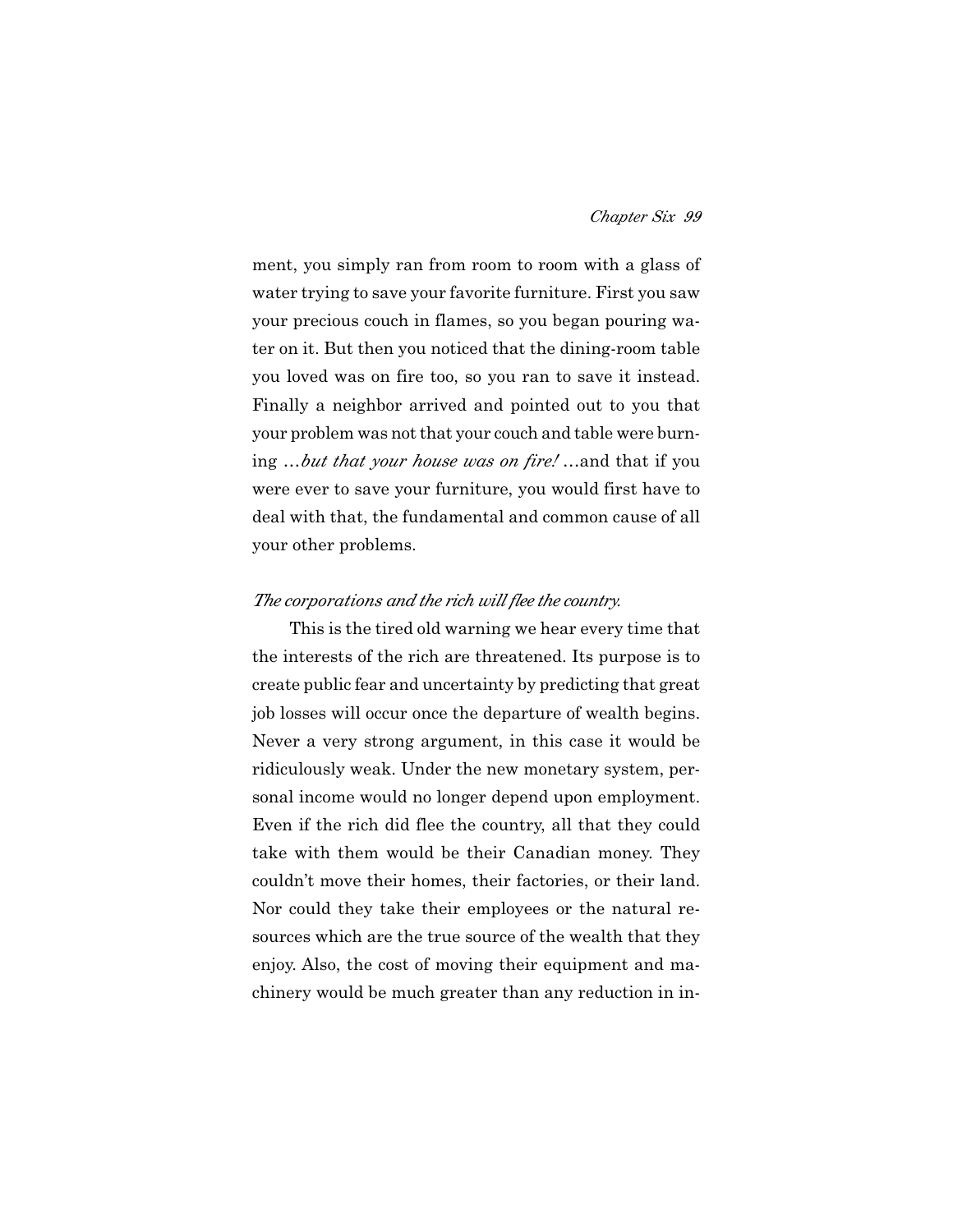come that the new system might bring. But the currency which they took with them would remain valuable for only a year. After that it would become worthless and, being out of the country, they would no longer be entitled to receive any further national income dividends. All that they left behind, however, would still be a credit to the net asset base of the nation, and hence would add to the value of the national income dividend distributed to each and every resident Canadian citizen.

If their loyalty to Canada is too shallow to hold them here, then we should welcome their departure and bid them farewell. If you owned a store and came to work one day and saw one of your employees stealing money from your cash register, would you let that person go on stealing, fearing that if you intervened, they might quit and leave you temporarily unable to operate your store? Of course not, for you would realize that if you didn't intervene your store would soon go broke and have to close permanently. The same logic must be used to assess the threat of the flight of capital from Canada. If we don't force the rich to stop stealing the wealth of our country, then our country too will go broke before long.

*The financial markets will refuse to lend us the money that we need, interest rates will soar, the Canadian dollar will fall, inflation will explode…*

All these issues have been addressed in the previous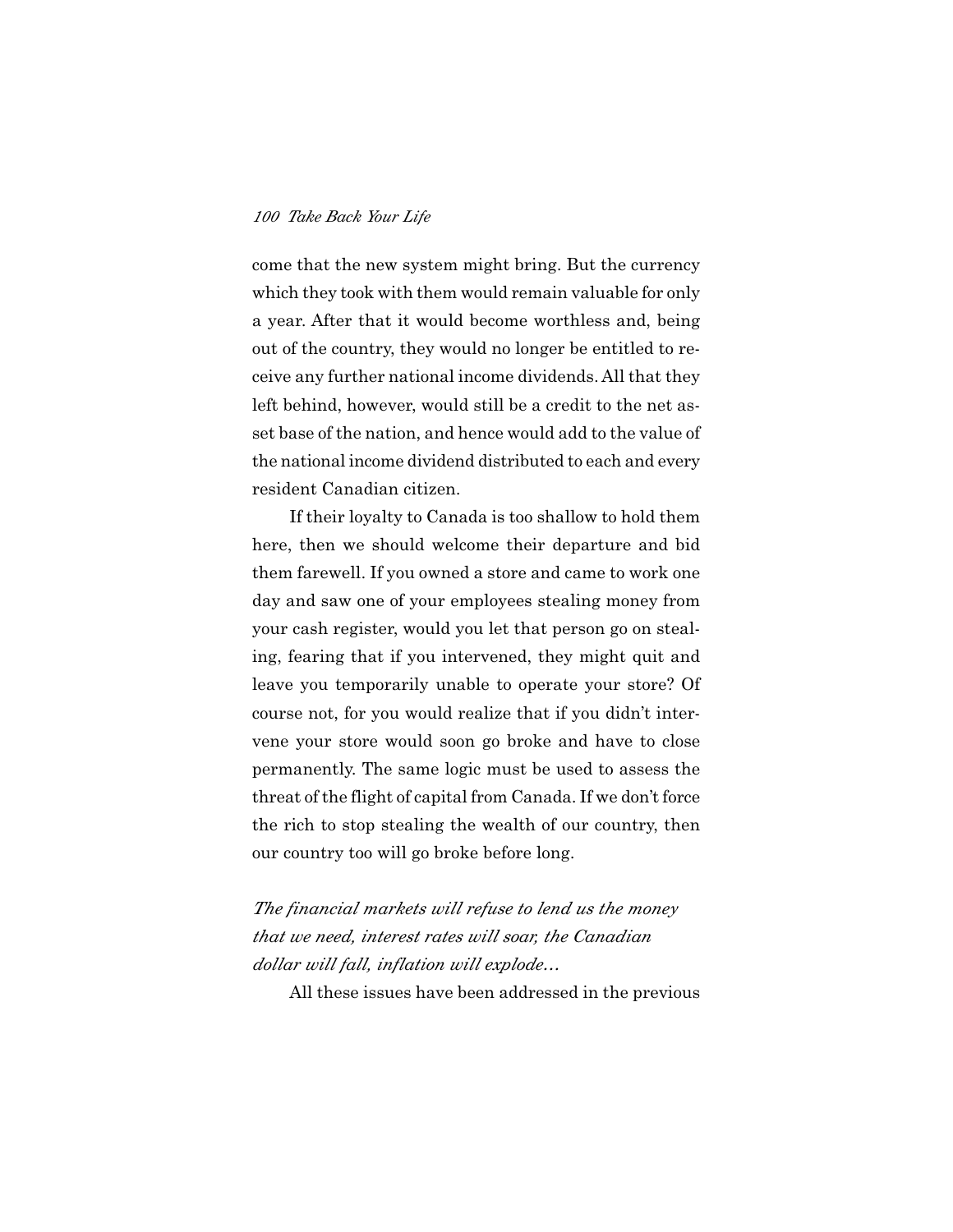chapters. Canada won't need to borrow from the financial markets any more and there won't be any interest rates to worry about. The Canadian dollar may initially fall but, most likely, it will recover quickly and then begin to rise to record levels. Inflation will no longer have any significant effect on purchasing power, for as prices rise and fall so too will incomes.

#### *Some people "need" more money than others.*

Under our current monetary system, it is true that people with exceptional medical expenses do need more money than others. This need would disappear under the new system, however, as all medical services, drugs and devices would be provided free to every Canadian citizen. The cost of these medical benefits would be fully funded by the federal government from the portion of the total money supply that it retains each year when the national income dividend is determined.

The need of some people for more income to pay down any extraordinary education and training expenses would also disappear because all education and training would be fully financed by the provinces (through transfers from the federal government) and would be free to all Canadians.

The need to reward some people for their exceptional contributions towards increasing the asset value of a private corporation or the quality of life of the nation (or any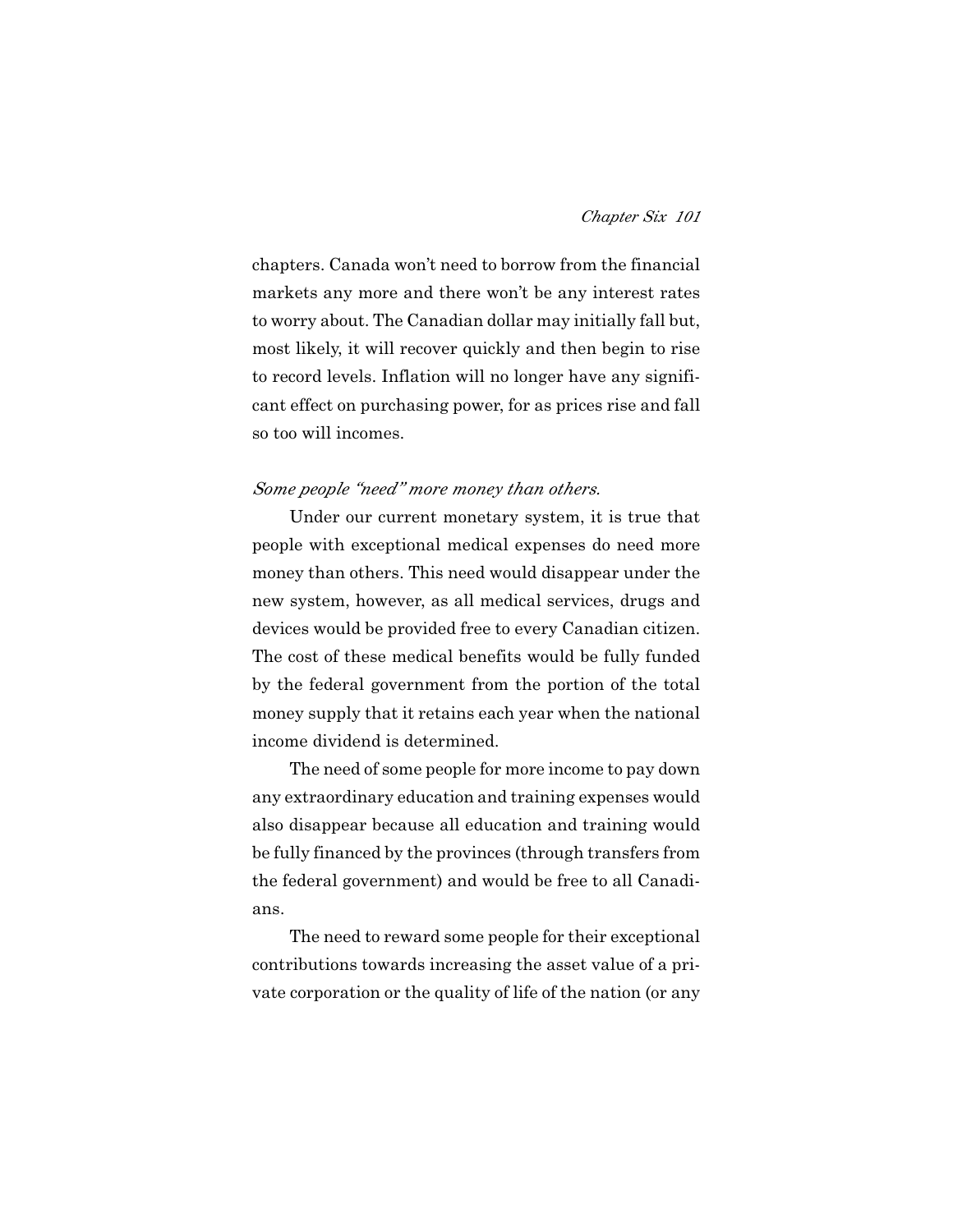other significant accomplishment), could be fulfilled by issuing productivity or achievement dividends (either private or public) to any deserving individuals or organizations.

# *Taxes are necessary to encourage charity and investment and to discourage environmentally or socially harmful consumption.*

While this may have been partially true in the past, it would no longer be true under the new system. There would be no need for charity in the new monetary system, as every Canadian citizen would have ample income to acquire all of the necessities of life. The need for investment capital would be eliminated as businesses wishing to expand could use their additional operating margins to make interest-free instalment payments to their suppliers. Their cash flows determine their ability to borrow now, so under the new system nothing much would really change.

By providing all citizens with enough income to enable them to make responsible decisions concerning the environment, the new system will be far more effective at influencing consumption than the present one. Currently, many people are forced by a lack of money to choose whatever products are the cheapest. Often, these products have been produced in areas of the globe where pollution controls are the weakest and have been transported over great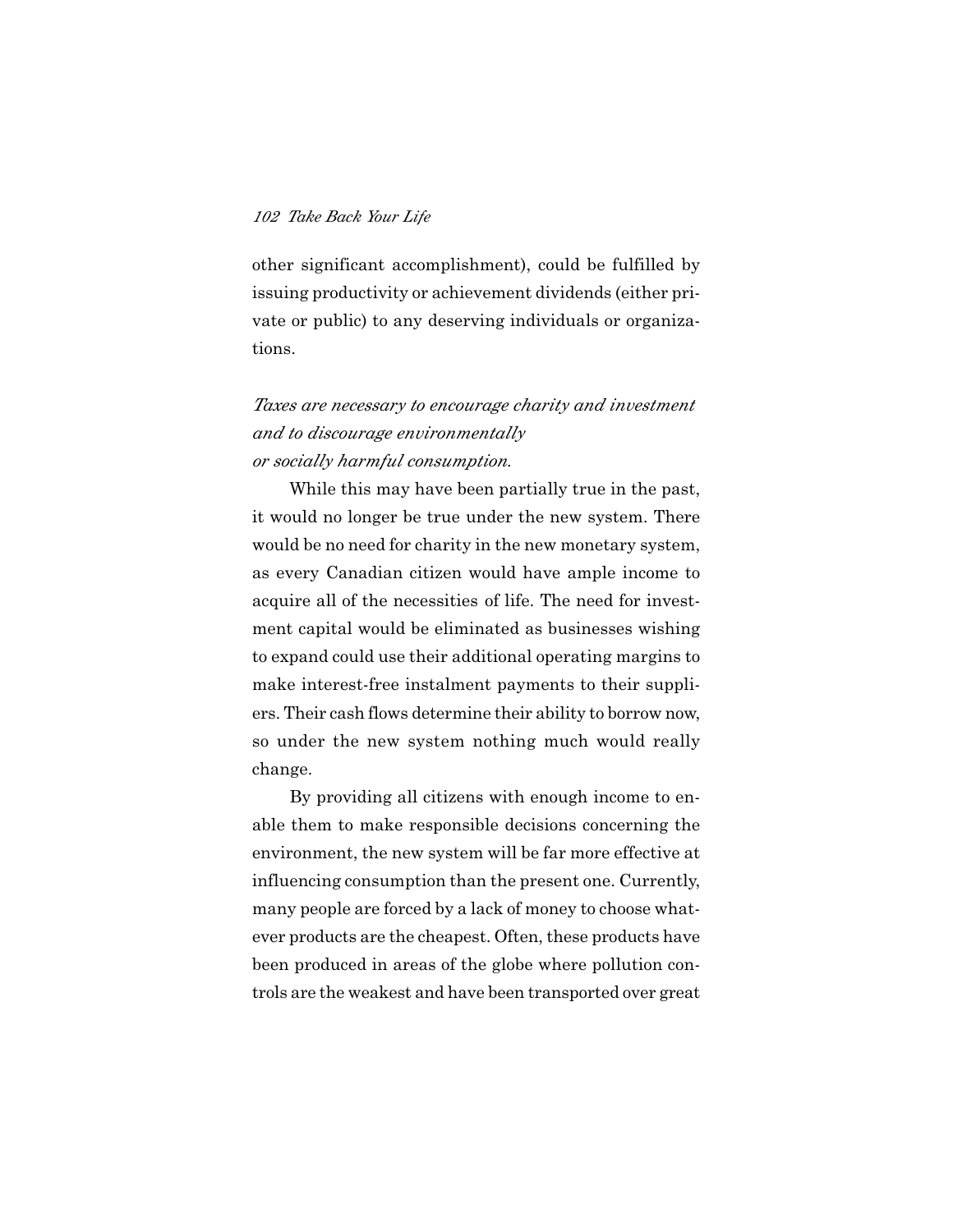distances using fossil fuels. As much as some consumers would rather buy locally-produced, alternative goods, their higher prices prevent them from doing so. Under the new system, consumers will have sufficient income to exercise their preferences without any adverse economic effects. In fact, shopping locally will increase the economic infrastructure of the nation, thereby increasing the country's net asset value and the value of the national income dividend.

The effect of the new system will be to reward consumers financially for making responsible purchase decisions rather than penalizing them, through the tax system, for being forced by a lack of income to make environmentally irresponsible decisions.

### *Too many people are lazy and will do nothing.*

This statement always reminds me of an incident that I witnessed as a child. The father of a friend of mine came and stood in front of us while we were sitting on the couch watching television. He told his son to stand up and when he obeyed, his father hit him in the head, knocking him back down onto the couch. His father then again ordered him to "Get Up", this time louder than the first. When my friend again obeyed his father he got another punch in the head and fell back into the couch. The third time his father shouted "Get Up", my friend, now with tears in his eyes, cried "No". At this, his father said "See I told you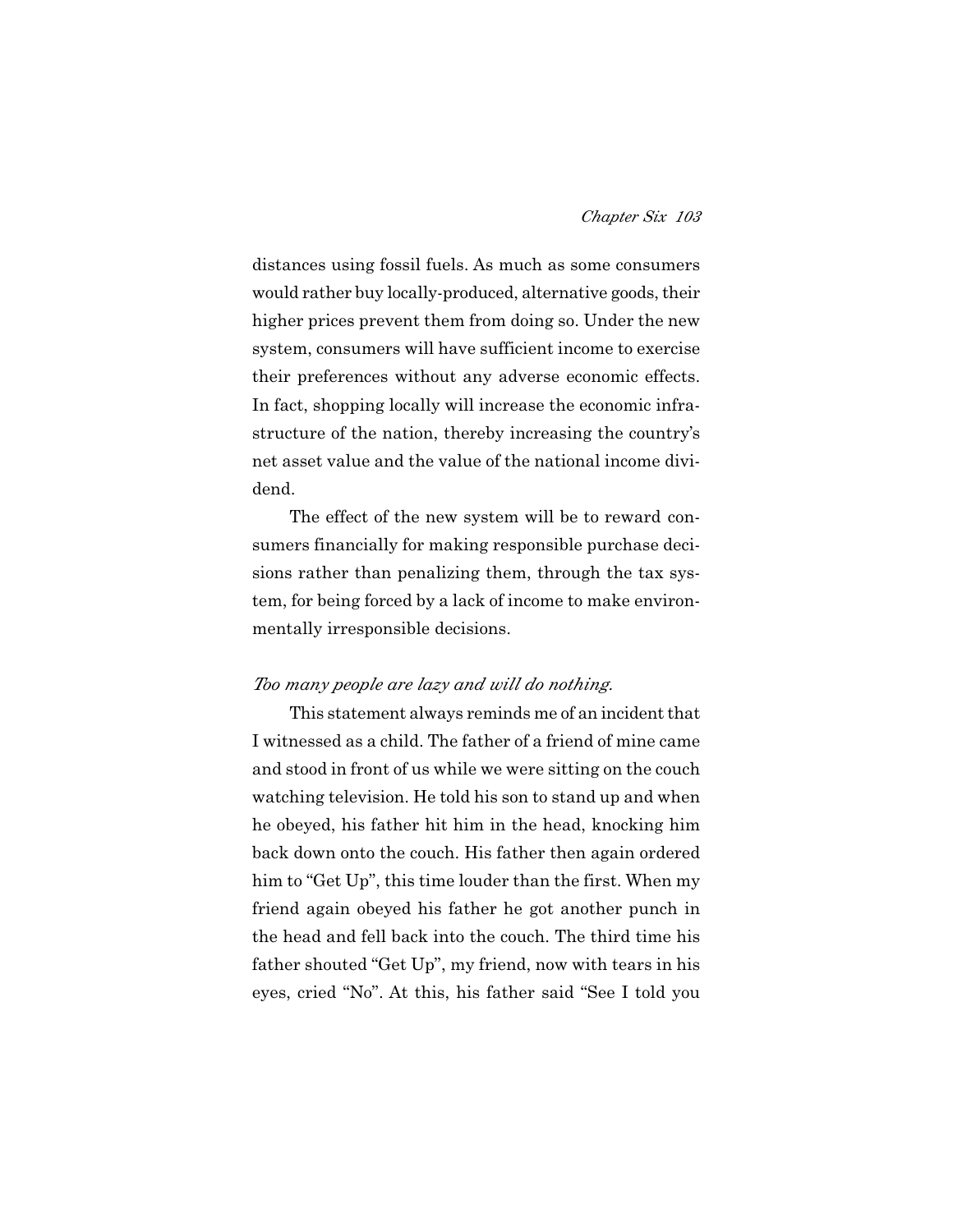that you are lazy and will never amount to anything!"

This unfortunate incident is similar in nature to what our present monetary system does to many people. Initially they believe in it and try to follow the rules that it outlines for them. When, for whatever reason, they fail to be successful, they are driven back down into poverty. When they try again to get back up and are knocked down once more, their attitude towards the system begins to change. Finally they realize that trying to get up is only going to hurt them again and they lose their respect for the system. Once they give up trying, however, some pathetic father-figure comes along and says that they are lazy and will never amount to anything!

It is all too easy to ignore the problem by blaming the victim. This shallow reasoning leads to generalizations which confuse the symptoms of oppression with "human nature". It is reasonable to expect that most people, if given a fair opportunity to improve the quality of their lives by their own initiative would willingly work very hard to do so. Our current monetary system, however, does the opposite. Taxation, interest charges and expensive property rates create enormous barriers for most people. It is a testament to the incredible will and determination of the human spirit that, despite our financial system, many people do still manage to "get ahead".

The new system provides everyone with an equal opportunity to explore and develop their own maximum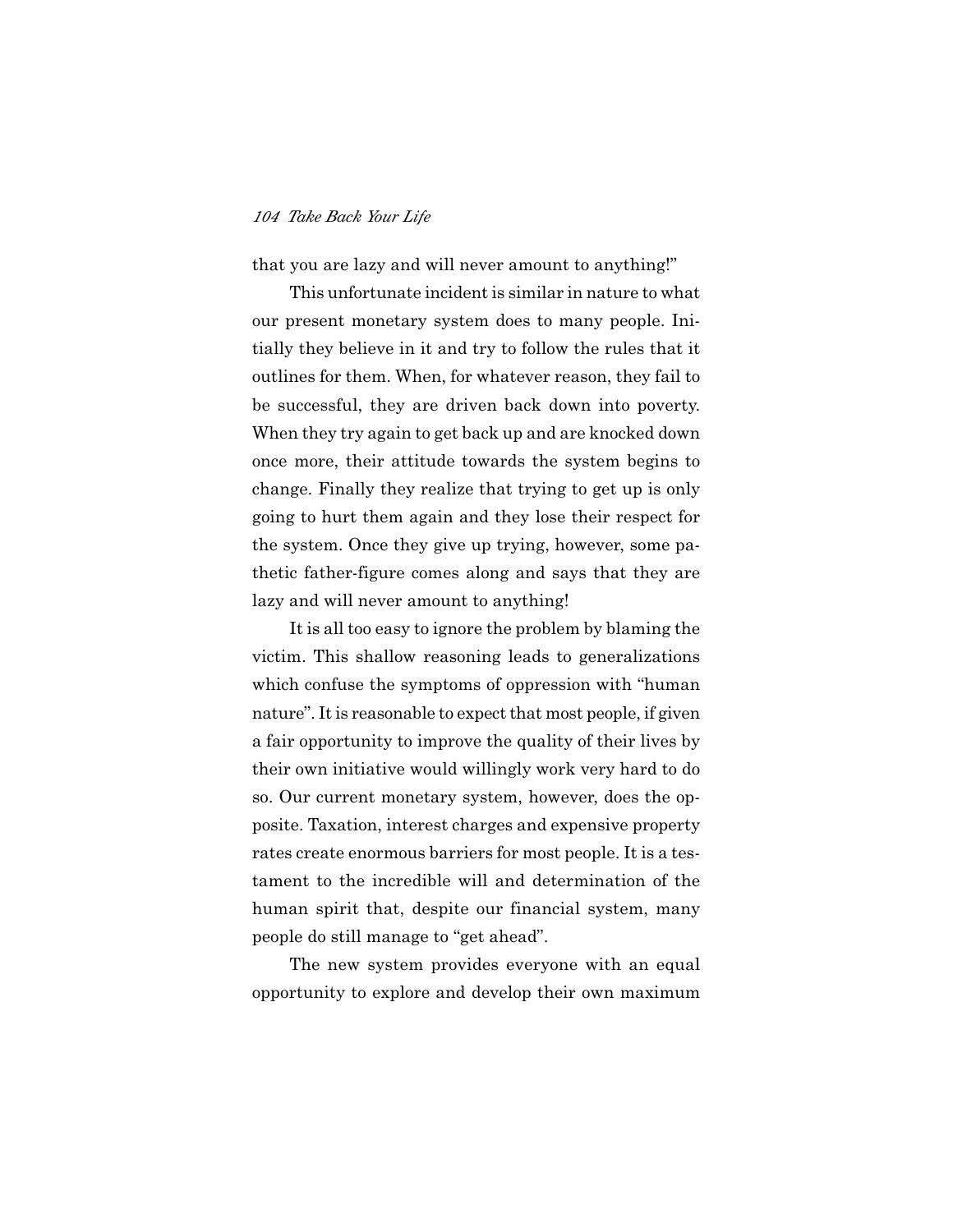potential. It extends the collective value of society by enabling all to contribute their natural talents, interests and energies to the fullest. It is extremely doubtful that, under such conditions, any more than just a few would choose to do nothing.

#### *People will have children just to get more money.*

Like the previous statement, this one is based entirely on uninformed generalizations about "human nature" which ignore the real causes of certain perceived behaviors or relationships. Even if it were true that some people abuse the generosity of the present welfare system and deliberately choose to have more children in order to increase their monthly income (which is doubtful), it does not necessarily follow that they would continue on with that behavior under the new monetary system. In the new system, the level of income that every citizen would enjoy would be so much greater than the current income of welfare recipients (even if they have a dozen children) that the drive for more income to dispel their poverty would disappear. No longer financially desperate, the additional cost and emotional strain of living with more children would likely seem much greater than the extra financial benefit derived from having a larger family.

The national income dividend would be calculated by dividing the nation's net asset value by the total population. If the population increased in size, then everyone's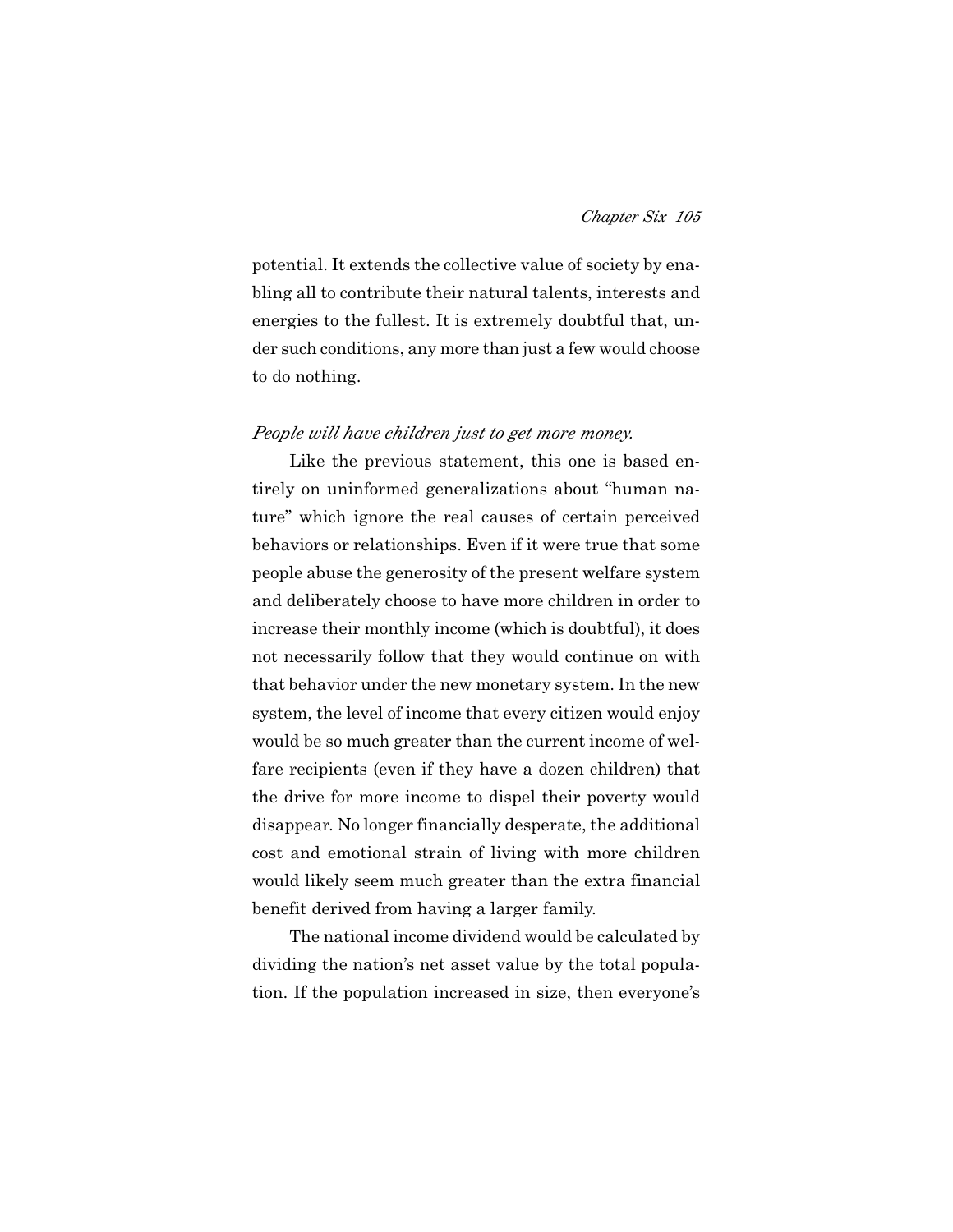individual income would go down. Accordingly, it is likely that considerable social pressure would develop to encourage the moderation of family sizes. As well, the amount of the national income dividend could be staggered according to the age of the recipient, so that as a child matured the value of the income dividend that its parents received did too. Assuming that a child became an adult at the age of 21, the value of the national income dividend for children could be increased annually in equal increments over the twenty-one year period from birth to adulthood. At birth, the financial premium to the parents would only be one-twenty-first of the value of a full adult income dividend. This would hardly be enough to induce any family to seriously consider having more children simply to increase their family income.

# *No one will want to do any of the difficult, dangerous or unpleasant jobs.*

While it is true that financial desperation would no longer be able to force anyone into doing a difficult, dangerous or unpleasant job, it is highly unlikely that no one would be wiling to do any of these jobs. Special income dividends or other "perks" could be provided for many of the least desirable jobs in society. Shorter expected working schedules and more time-off could be considered. Under the new system, it is quite conceivable that someone doing low-skilled but undesirable tasks would receive more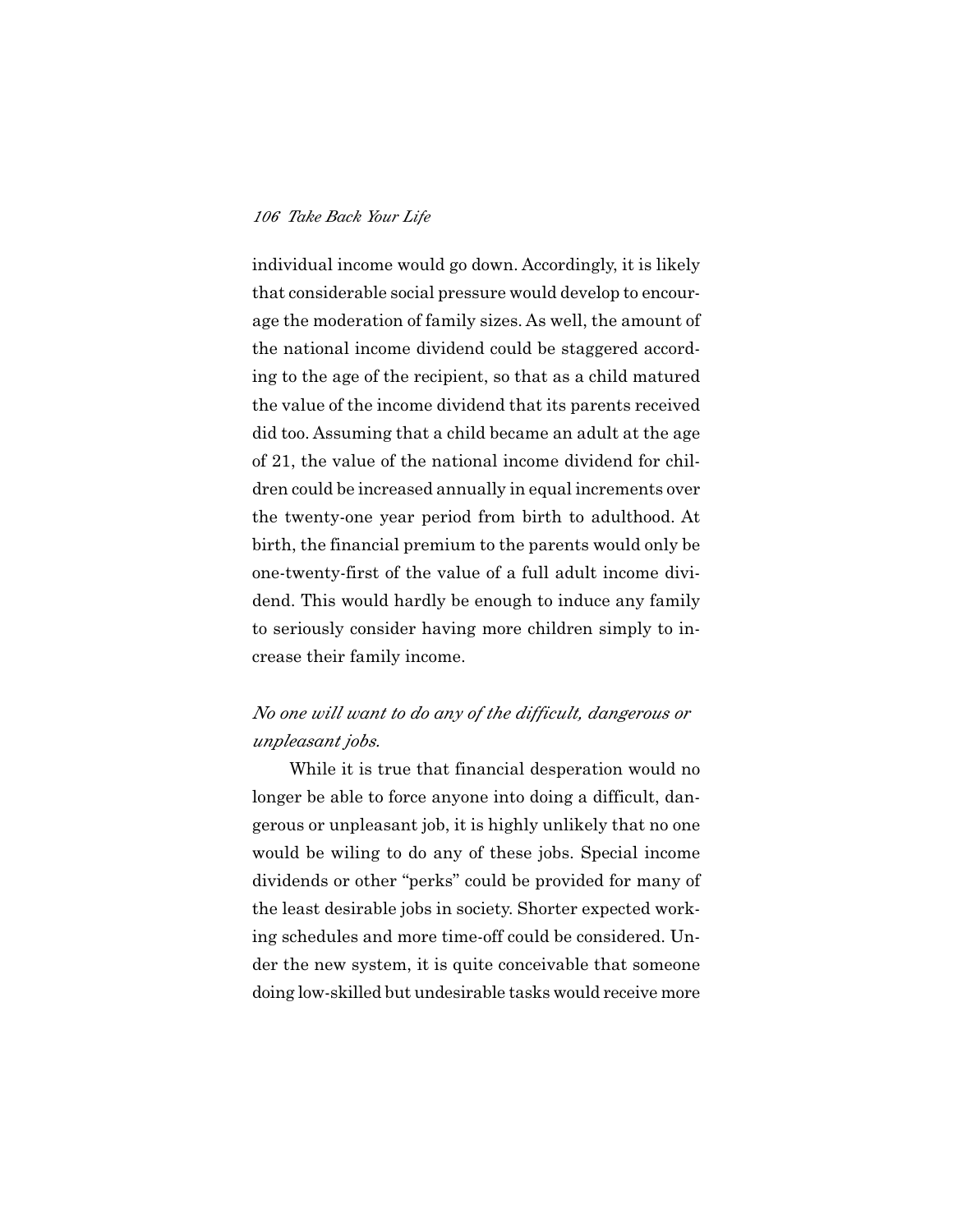annual income than a person doing highly-skilled but relatively pleasant work. Much of the work that is poorly paid under the current system would become much more bearable or attractive to many of the people who are doing it now, once the national income dividend was in place. It is not unreasonable to expect that many workers would continue on with their present working arrangements, simply more contented by the improvement in their incomes.

Most likely, there would be considerable peer pressure on people to continue working productively. Anyone choosing not to contribute to society would face severe social disapproval, for all of the obstacles which, in the past, may have justified a person's inaction would now be gone. Employment opportunities would continue to be advertised in the media, so that suitable contribution sites could be easily located.

Under the new monetary system, people would continue to act in their own best interests. Vanity and the desire for prestige and power would still be prime personal motivators. Status, however, would no longer be so closely associated with income, as all Canadians would enjoy a relative abundance of money. Certain occupations and positions would be more difficult than others to fill, and accordingly, a higher status would earned by those who were willing and able to supply the labour needed to perform such socially important tasks. Shorter working hours, longer vacations, earlier retirements, and numer-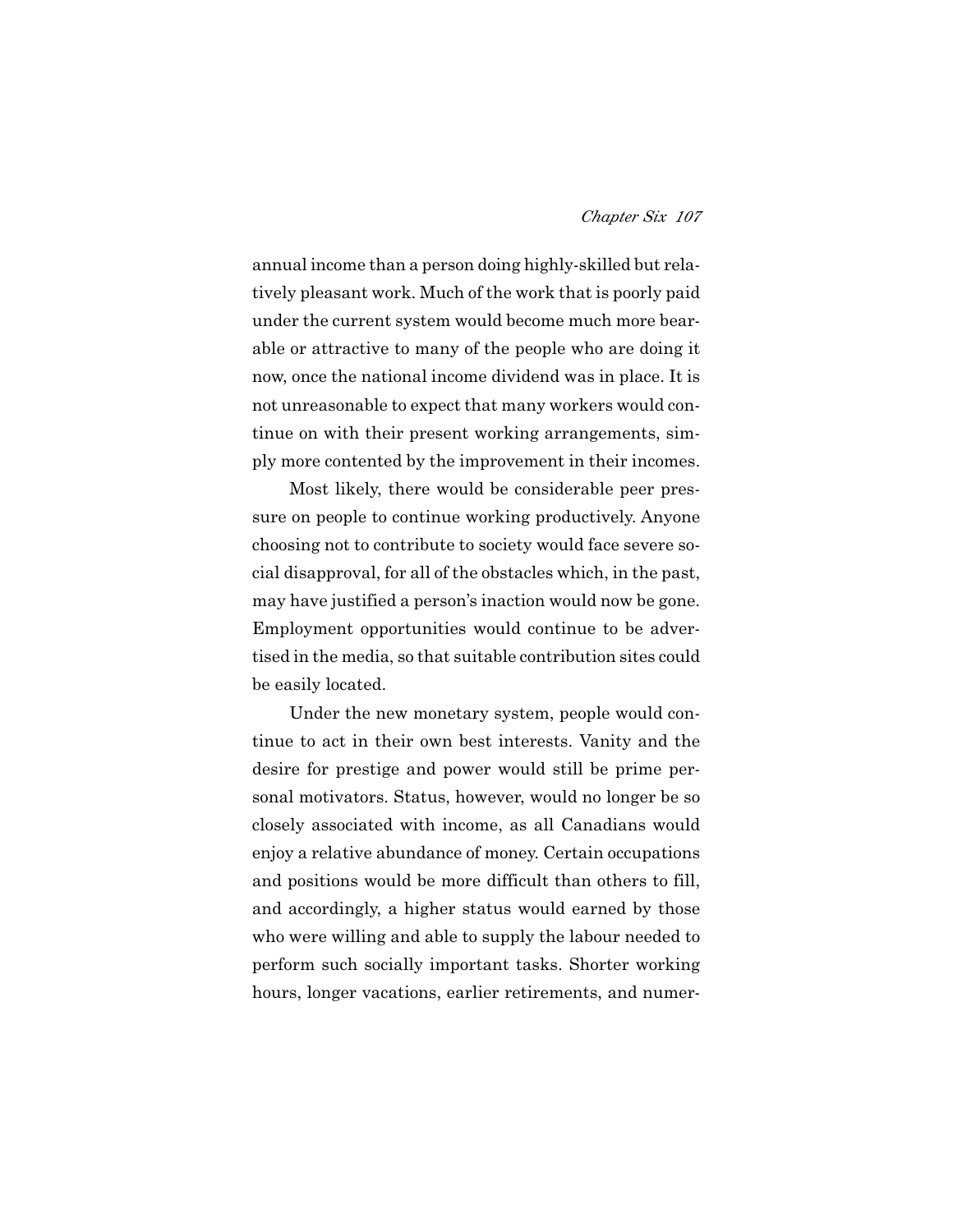ous financial or other material "perks" could be offered as inducements to attract and keep the necessary workers. The law of supply and demand would continue to govern the marketplace, but it would be the supply and demand for labour, rather than for capital, that would have the greatest influence on the price and the availability of most goods and services. What more equitable way could there be, however, for distributing power and influence evenly among the population, since every individual has approximately the same number of potential labour hours to negotiate with during their lifetime?

# *Refugees and immigrants will flood into Canada. (don't laugh, I can hear the Reform Party now)*

Of course this is a ridiculous statement, but I bet that won't stop you from hearing it said. Changing the monetary system to improve the quality of life of most Canadians would not necessitate changes in our immigration policies in any way whatsoever. They are two completely separate issues.

## *The only way that we can improve our standard of living is to make the total economic pie bigger.*

This misleading economic half-truth is probably one of the most widely-circulated myths today. The idea behind it is that society only needs to become more productive and profitable, then we will all be able to enjoy a bet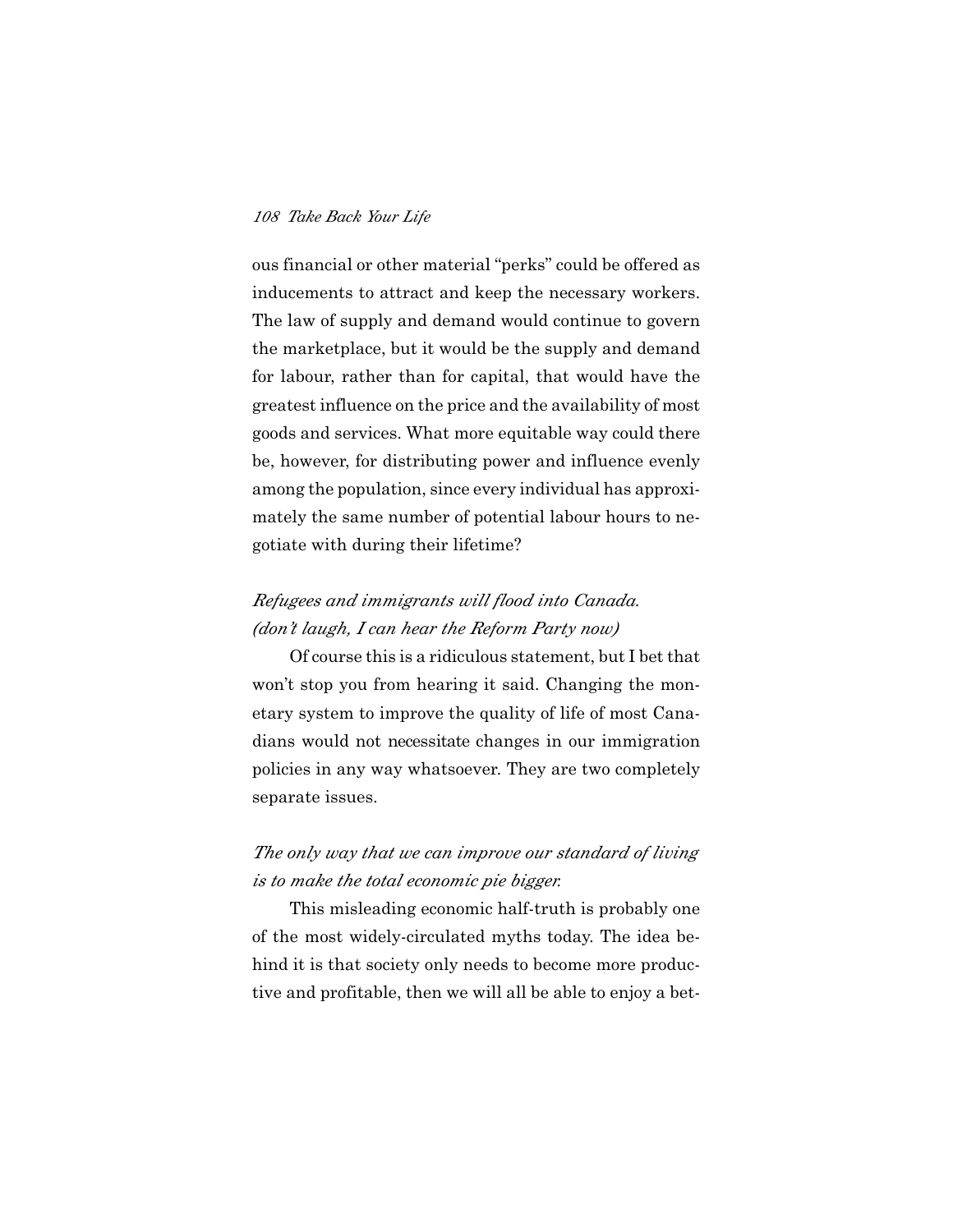ter standard of living. While this clever little notion may seem to make sense, it completely ignores the issue of just how evenly those increased productivity gains or profits might be distributed. If a company's workers do not receive the same proportion of the additional earnings as the firm's management or shareholders, relative to the total value of the company's output, then the workers end up with less purchasing power while management receives more. If this uneven distribution occurs throughout our entire society, then collectively labour loses purchasing power while management receives more.

For all of the goods that the factory produced to be sold, workers would have to borrow more money in order to buy the extra goods (most likely the number of managers and shareholders is too small to create a demand for the extra production). Once workers start borrowing to maintain their standard of living, however, interest payments begin to rob them of their purchasing power. This further reduces their ability to buy the extra goods that their factory produces. If the extra goods are not sold, then production levels are cut back and some workers are laid off. As people lose their jobs, the demand for goods weakens further and more lay offs must occur.

This is the trap that the "bigger pie" theory ignores. If the gap between the value of the goods offered and the financial ability of the workers, as consumers, to buy them grows, then either the goods won't all sell or else the in-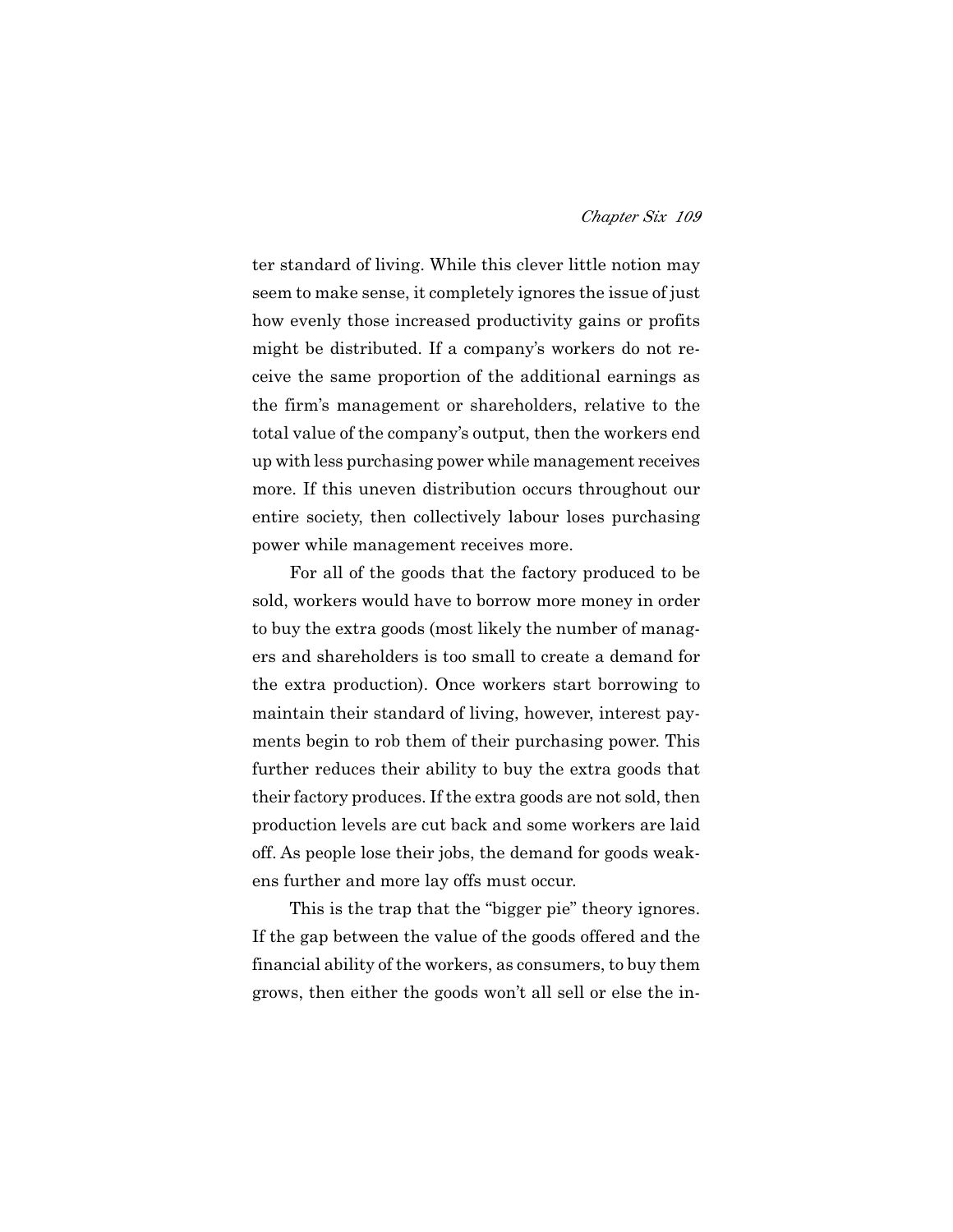creased interest costs accumulating in the economy will reduce demand. In either case, a lack of consumer demand will eventually bring the economy down. Only when workers receive a bigger share of the productivity gains than management, does the "bigger pie" idea really work and this, of course, is not what most management types are suggesting when they talk about the pie. What management would really like you to believe is that if workers would only allow their incomes to be squeezed so that management could enjoy a productivity gain at labour's expense, then the world would be a better place. Under the new system, all productivity gains would be distributed equally to each citizen, using the national income dividend.

### *This new system would be "Communism".*

Actually, the new system would be the total opposite of Communism. There would be no centralized bureaucracy controlling the lives of the people. By freeing us from the iron grip of finance, the new system would be far more democratic than the one we now have. The public would be able to *live democracy*, rather than merely participating in a shallow imitation of it every four or five years or so. Citizens would *vote every day* with their purchases and their labour contributions, rather than merely choosing periodically which political actor is the least offensive to them. Average citizens would have a much better chance